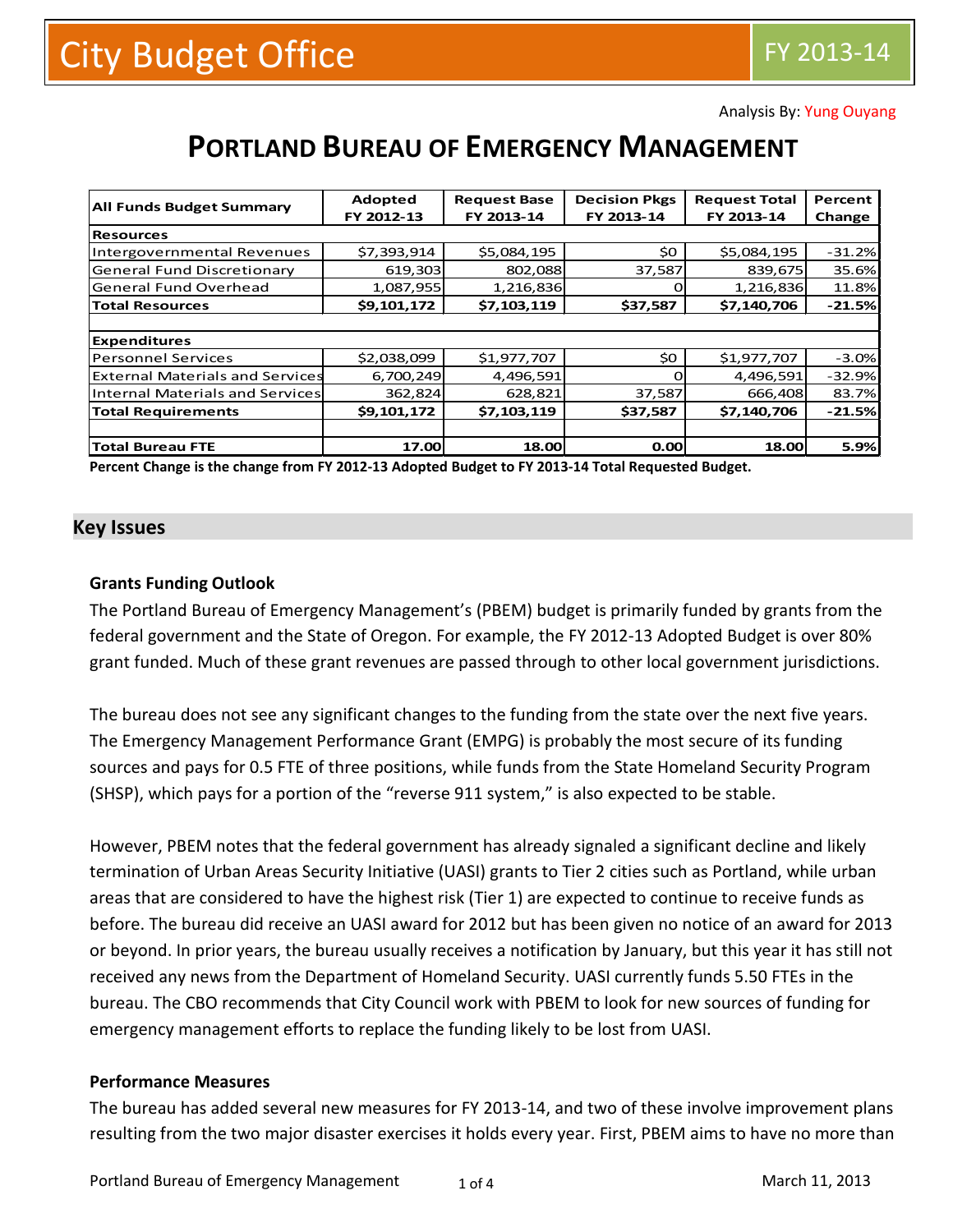30% of improvement plan recommendations unimplemented, and it believes it can accomplish this at both the 90% base funding level as well as the 100%. In addition, the bureau's goal is to have 75% of improvement plan tasks completed within a year of creation and similarly, has indicated that it can accomplish this at both funding levels.

### **New Emergency Coordination Center and West Side Operations Center**

Construction of the new Emergency Coordination Center is approximately 40% complete. Substantial completion is expected in late summer to early fall of 2013 with PBEM occupancy to begin by October 2013. The bureau received a \$278,889 increase in its CAL beginning in FY 2013-14 for operations & maintenance of the new facility.

The US Army transferred a decommissioned reserve center in southwest Portland at no cost to the City for use as a west side emergency operations center. OMF is leading the effort to assess planned uses by PBOT, the Water Bureau, PBEM, and other bureaus, and work with the community to develop a site master plan. Ongoing funding of about \$161,500 for the facility is budgeted in OMF Facilities.

## **Decision Package Analysis & Recommendations**

PBEM's only add package is for the restoration of the OMF IAs. Other than the IAs, the bureau is not requesting any other funding in excess of the 90% base. The funding not in the 90% base budget had previously funded external materials & services line items for training, travel, and operating supplies. The bureau notes that not funding these items would result in fewer trainings available for staff professional development and less resources for program implementation.

### **OMF IA Add-Backs, \$37,587**

As per budget direction, the Office of Management and Finance (OMF) internal service funds were asked to submit 90% of their current service level (CSL) budgets as their base and add packages to restore funding up to 100% of CSL. Bureaus were directed to match the OMF add-back packages with a single decision package. The table below outlines the total requested add-backs by service provider.

| <b>OMF Service</b>         | <b>Amount</b> |  |  |
|----------------------------|---------------|--|--|
| CityFleet                  | 16            |  |  |
| Debt Management            |               |  |  |
| <b>EBS Services</b>        | 4,222         |  |  |
| <b>Facilities Services</b> | 728           |  |  |
| Printing & Distribution    |               |  |  |
| <b>Risk Management</b>     | 1,056         |  |  |
| <b>Technology Services</b> | 31,565        |  |  |
| <b>Total impact</b>        | 37,587        |  |  |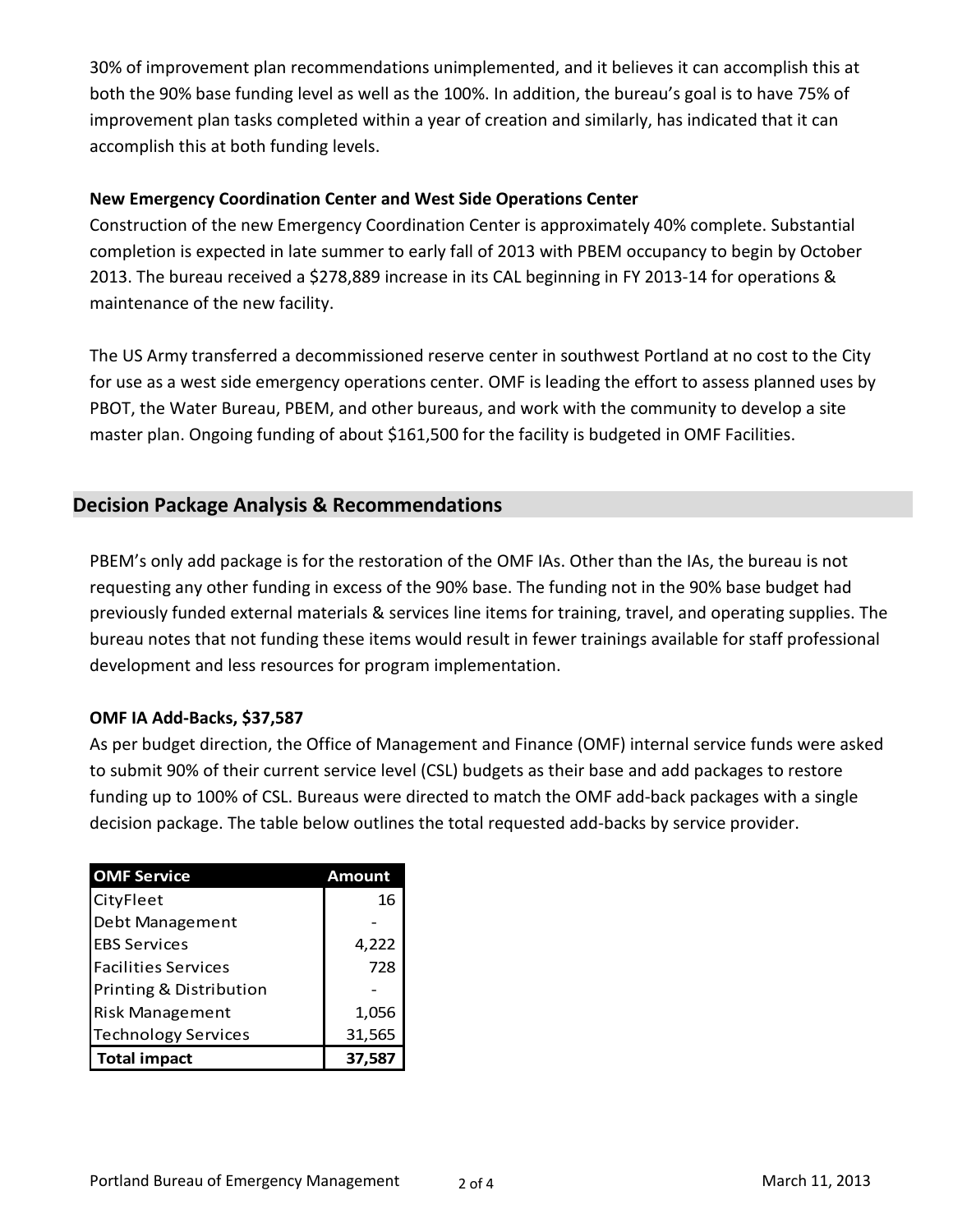In response to add-backs recommended in the OMF budget analysis, the CBO recommends \$624 in General Fund discretionary support to fund these packages. A full discussion of all of the OMF packages may be found in the OMF budget analysis.

*CBO Recommendation: \$624*